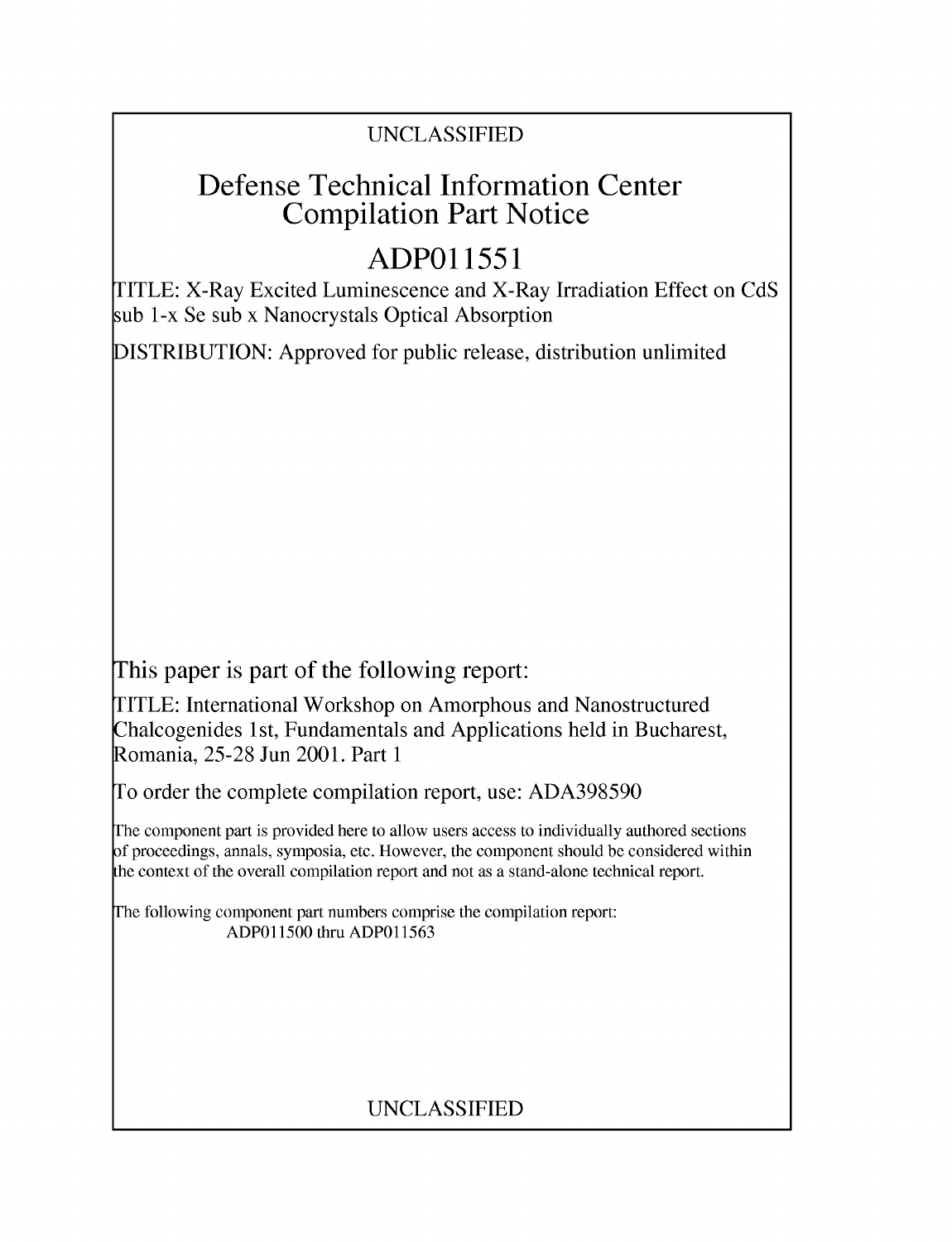### X-RAY **EXCITED LUMINESCENCE AND** X-RAY IRRADIATION **EFFECT ON CdS<sub>1-x</sub>Se<sub>x</sub> NANOCRYSTALS OPTICAL** ABSORPTION

A. V. Gomonnai, A. M. Solomon, Yu. M. Azhniuk, M. Kranj**č**ec<sup>a,b</sup>, V. V. Lopushansky, **I. G.** Megela

Institute of Electron Physics, Ukr. Nat. Acad. Sci, Universytetska St. 21, Uzhhorod, 88000, Ukraine

<sup>a</sup>Ruder Bošković Institute, Zagreb, P.O.Box 1016, 10000 Zagreb, Croatia <sup>b</sup>University of Zagreb, Geotechnical Faculty Varaždin, Hallerova aleja 7, 42000 Varaždin, Croatia

X-ray excited luminescence and X-ray irradiation (10-3240 Gy) effect on the optical absorption spectra of  $CdS_{1-x}Se_x$  nanocrystals in borosilicate matrix are studied. The parameters of the luminescence bands are analyzed with the account of the luminescence of the host matrix itself. The observed smearing of quantum-size-related maxima and absorption edge blue shift with the irradiation dose increase are related to the X-ray ionization of the nanocrystals with charge-carrier transfer between the nanocrystals and the host matrix. The radiation-induced changes completely vanish at post-irradiation annealing to 575 K.

(Received June 1, 2001; accepted June 11, 2001)

*Keywords:* Nanocrystals, Semiconductors, Luminescence, X-ray irradiation, Optical absorption

#### **1.** Introduction

 $CdS<sub>1-x</sub>Se<sub>x</sub>$  nanocrystals (quantum dots) embedded in glass matrices are extensively studied in the recent years by optical techniques, providing important information on the nanocrystal parameters. Optical absorption, Raman scattering and photoluminescence (PL) enable one to derive the nanocrystal composition, size and energy parameters, complementing the methods of electron microscopic studies, small-angle X-ray scattering and Auger spectroscopy [1-5]. PL spectra are known to be essentially dependent on the excitation energy and power [1, 6-8], hence it seems interesting to investigate X-ray excited luminescence (XL) as well. The luminescent properties of the glass matrix itself should be also taken into account at the analysis of the observed spectra of the glass-embedded nanocrystals.

Only a few studies devoted to the variation of quantum dot parameters under irradiation with X-rays [9, 10] and high-energy electrons [11] are reported. It should be noted that X-ray irradiation effects have been discussed only for CdS quantum dots in the interband absorption range, no detailed dose dependences being shown, especially for the spectral range where specific quantum-size effects in the absorption spectra are revealed.

Here we report the results of XL spectroscopic studies as well as the influence of X-ray irradiation upon the optical absorption spectra of  $CdS_{1-x}Se_x$  nanocrystals embedded in borosilicate glass matrix.

#### 2. Experimental

CdS<sub>1</sub><sub>x</sub>Se<sub>x</sub> quantum dots were embedded in a matrix of  $SiO_2-B_2O_3-ZnO-K_2O-R_{2Q}$  glass by conventional solid-state precipitation technique generally similar to those described in [3, 12, 13]. About  $5 \times 5$  mm<sup>2</sup> plates with the thickness down to 0.13 mm were prepared for optical measurements.

X-ray irradiation and X-ray luminescence excitation was provided by a molybdenum anticathode tube (40 kV, 20 mA) with the irradiation dose rate of 0.15 Gy/s what enabled us to achieve the irradiation dose  $D$  up to 3240 Gy, its value was determined by LiF thermoluminescent gauges.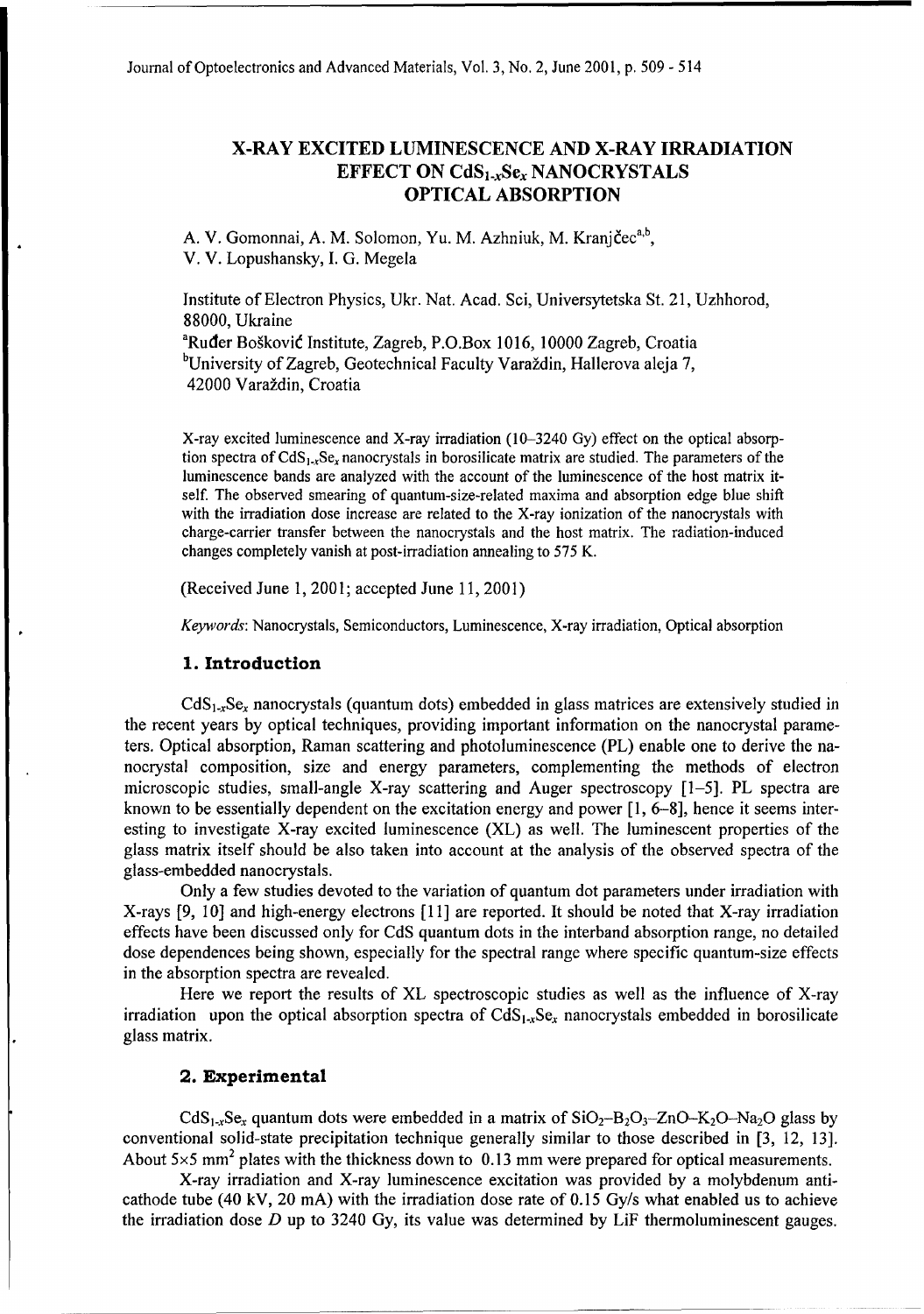The interval between the irradiation and the beginning of the measurement procedure was 1 h. Optical absorption measurements were performed at room temperature on a LOMO MDR-23 monochromator with FEU-100 and FEU-62 phototubes in the range 300–800 nm.

#### **3.** Results and discussion

XL spectra of  $CdS_{1x}Se_x$  nanocrystals in the glass matrix are shown in Fig. 1. The XL of the borosilicate glass matrix itself, measured separately, is presented by the dashed curve. The band, centered at 470 nm (2.64 eV) is related to intrinsic and radiation-induced centres in glass. Note that a similar luminescence band is observed in glassy  $SiO<sub>2</sub>$  under X-ray excitation [14] and in alkali borosilicate glasses under  $N_2$ -laser excitation [15]. Having subtracted the host matrix contribution from the experimentally measured spectra of the glass-embedded nanocrystals, we obtained the spectra, shown by solid curves, whose simulation by elementary Gaussian contours (dotted curves) provided the energy position and halfwidth values of  $CdS<sub>1-x</sub>Se<sub>x</sub>$  nanocrystal XL bands. Thus, in the XL spectra the bands centered at 2.04 and 2.36 eV with the halfwidths 0.35 and 0.54 eV, respectively (for  $CdS<sub>0.4</sub>Se<sub>0.6</sub>$ ), and at 1.92 and 2.21 eV with the halfwidths 0.30 and 0.38 eV, respectively (for  $CdS<sub>0.22</sub>Se<sub>0.78</sub>$ , have been detected.



Fig. 1. X-ray excited luminescence spectra of  $CdS_0.S_{21}$ . (a) and  $CdS_{02}S_{22}$  (b) nanocrystals embedded in alkali zinc borosilicate glass matrix: dashed curves  $-XL$  of the host matrix itself; solid curves – the experimentally measured spectra of the samples after subtraction of the matrix luminescence; dotted curves - simulation of the nanocrystals spectra by Gaussian contours.

It should be noted that the composition of  $CdS_{1-x}Se_x$  nanocrystals in the glass matrix was determined from the measured Raman scattering spectra (room temperature, 488.0-nm laser excitation, LOMO DFS-24 double grating monochromator). Since  $CdS<sub>1-x</sub>Se<sub>x</sub>$  mixed crystals are characterized by the two-mode type of phonon spectrum compositional transformation, having compared the observed CdS-related *(285* and 275 cm"') and CdSe-related (200 and 208 cm"') LO phonon frequencies with the known results for  $CdS_{1-x}Se_x$  nanocrystals in a broad compositional range [16-18], we obtained for the samples under investigation the values of  $x=0.6$  and 0.78, respectively.

The effect of X-ray irradiation on the optical absorption spectra of  $CdS_1$ ,  $Se$ , nanocrystals in borosilicate glass matrix is shown in Fig. 2. The additional singularities revealed in the non-irradiated samples spectra (solid curves in Fig. 2, a, b) are known to arise due to charge-carrier confinement in case the semiconductor nanocrystal characteristic size not exceeding the exciton Bohr radius [1]. This has enabled us to derive, based on *[5],* from the experimentally observed spectra the average radius *r*  $\epsilon$  2.76 nm and 3.08 nm for CdS<sub>0.</sub> Se<sub>0.6</sub> and CdS<sub>0.00</sub>Se<sub>0.50</sub> nanocrystals, respectively.

In and 5.00 km for each  $\frac{1}{2}$ , and each  $\frac{1}{2}$ ,  $\frac{1}{2}$ ,  $\frac{1}{2}$  and each  $\frac{1}{2}$  states is a processed at Y-ray irradiation with the dose *D* up to 135 Gy (Fig. 2, a). With the further increase of the irradiation dose they smear and vanish. At  $D \geq 540$  Gy the absorption edge is smooth and gradually shifts towards higher energies with the irradiation dose increase (See Fig. 2, a).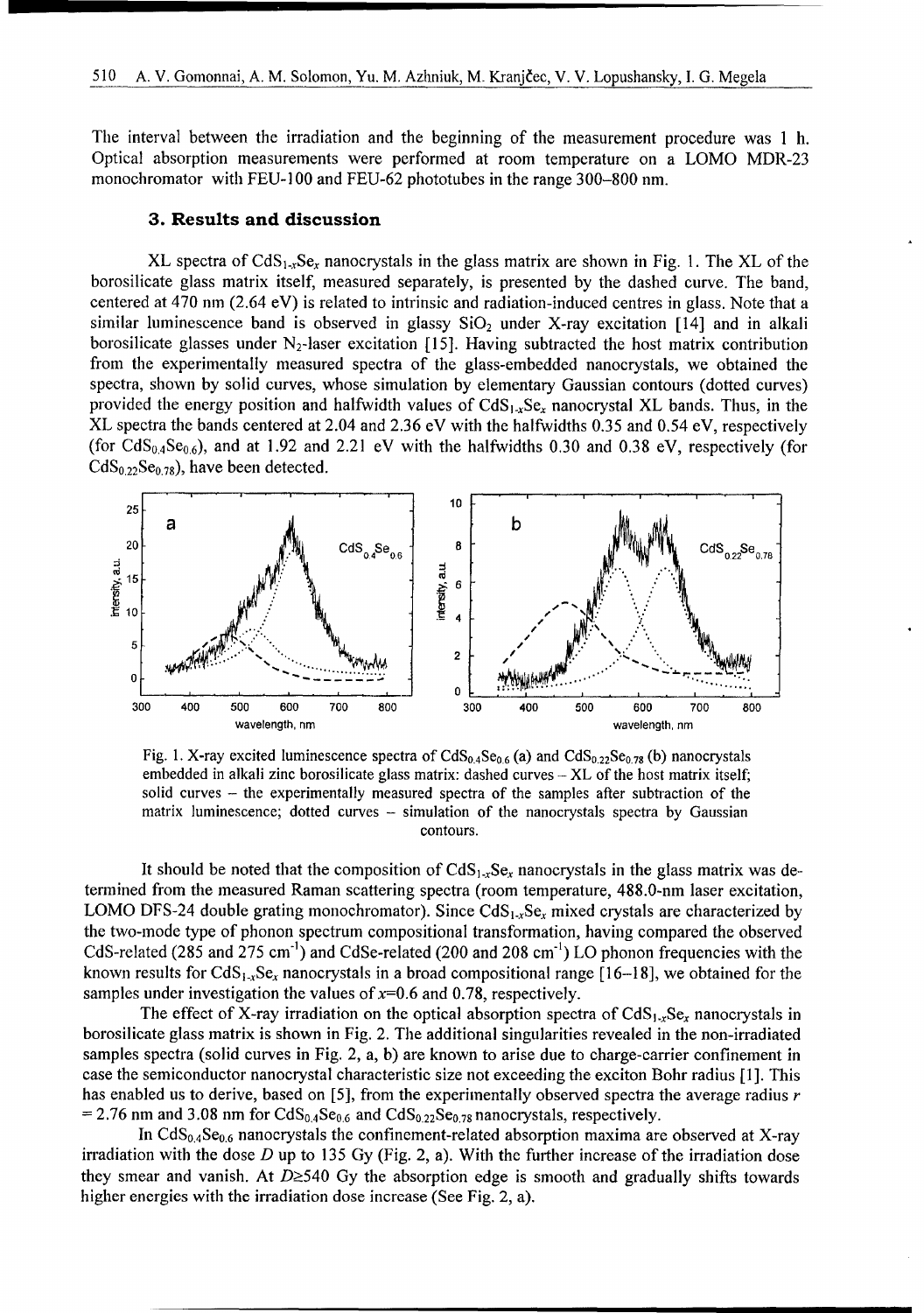

Fig. 2. X-ray irradiation effect on the optical absorption spectra of  $CdS_{0.4}Se_{0.6}$  (a) and  $CdS<sub>0.22</sub>Se<sub>0.78</sub>$  (b) nanocrystals embedded in alkali zinc borosilicate glass matrix.

As seen from Fig. 2, b, in CdS<sub>022</sub>Se<sub>078</sub> nanocrystals the X-ray irradiation effect is also revealed in the quantum-size absorption maxima smearing. However, this applies mostly for the first (lowest-energy) and second maxima, though these two features do not vanish completely even at the highest achieved irradiation dose values (2700 Gy). Besides, the second maximum, whose energy position (2.28 eV) remains unchanged at D $\leq$ 270 Gy, smears almost completely with the further increase of the irradiation dose, and at  $D \ge 1080$  Gy arises again at 2.20 eV. The energy of the first quantum-size maximum also shifts downward, though much less. Meanwhile, the higher-order features in the absorption spectrum remain unchanged even at 2700 Gy. The dependence of the energy positions of the quantum-size maxima on the X-ray irradiation dose is illustrated by Fig. 3.



the confinement -related maxima in the optical absorption spectra of alkali zinc borosilicate absorption spectra of  $CdS_{0.22}Se_{0.78}$  nanocrystals glass matrix on the X-ray irradiation dose.



The effect of X-ray irradiation on the absorption spectra of alkali zinc borosilicate glass matrix itself is shown in Fig. 4. The broad irradiation-induced absorption increment can be simulated by a superimposement of three Gaussian contours centered at 1.75, 3.04 and 4.29 eV. Such bands are known to appear in silicate glasses under UV, X-ray, y- and electron irradiation and are attributed to colour centres in glass [19-21].

It should be noted that in X-ray irradiated  $CdS<sub>1-x</sub>Se<sub>x</sub>$  quantum dots in the borosilicate glass matrix the irradiation-induced blue shift of the absorption edge whas observed to decrease slightly after storage at room temperature. In particular, as seen from Fig. 5, for the most heavily irradiated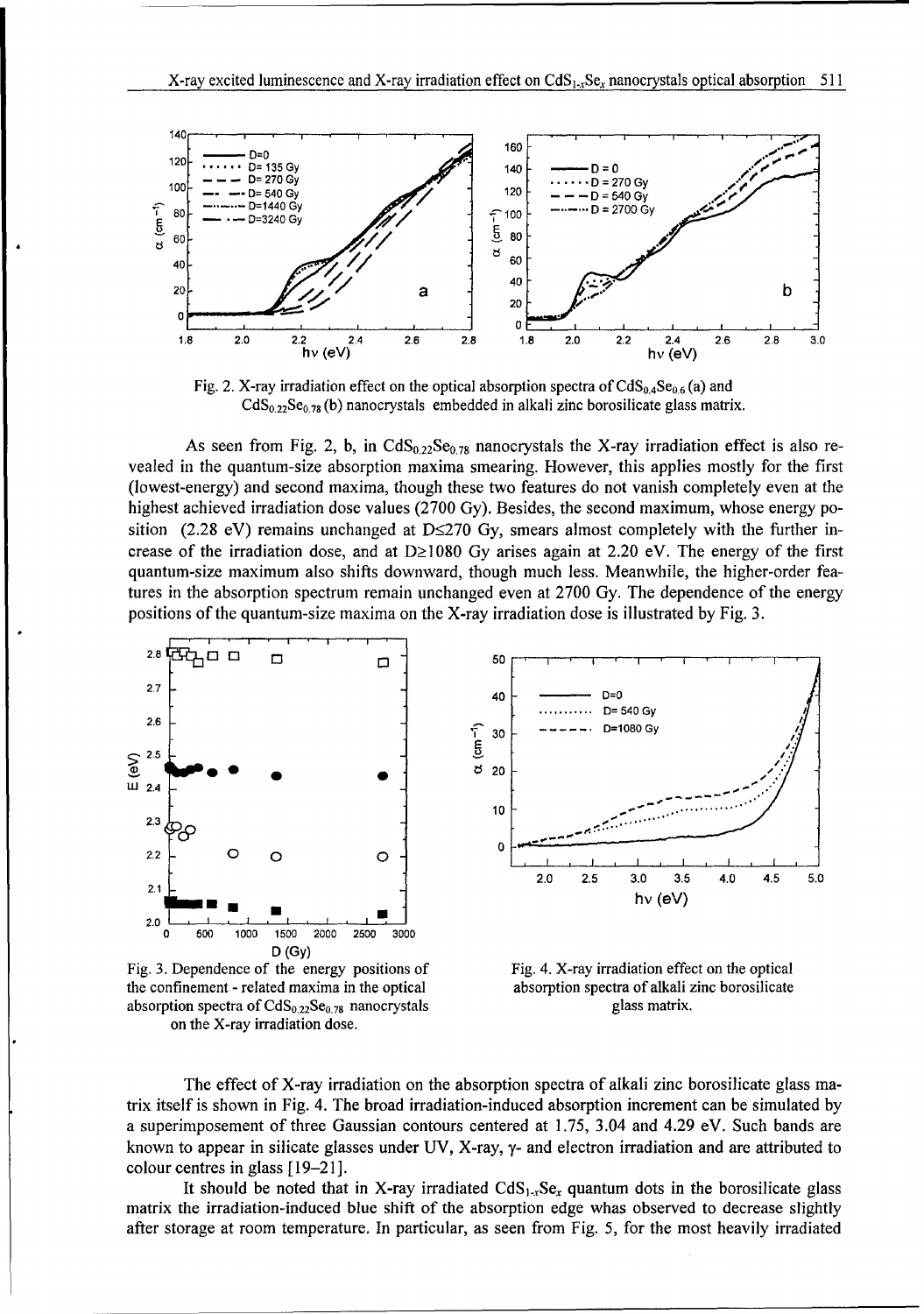(3240 Gy) CdS<sub>0.4</sub>Se<sub>0.6</sub> sample the absorption edge position shifts by 0.045 eV after six-day (150 h) storage, the major part of this value arising from the first 24 h. Note that further storage during 1000 h results in no changes in the absorption spectrum. Such effect can be attributed to the postirradiational relaxation which is generally typical for dielectric glass matices [22].



Fig. 5. Post-irradiation storage effect on the optical absorption spectrum of 3240-Gy X-ray irradiated  $CdS_{0.4}Se_{0.6}$  nanocrystals embedded in alkali zinc borosilicate glass matrix.



Fig. 6. Isochronal (20 min) annealing effect on the optical absorption spectra of  $CdS_{0.4}Se_{0.6}$ (a) and  $CdS<sub>0.22</sub>Se<sub>0.78</sub>$  (b) nanocrystals after X-ray irradiation with 3240 Gy (a) and 270 Gy (b).

The samples of  $CdS_{0.22}Se_{0.78}$  and  $CdS_{0.4}Se_{0.6}$  nanocrystals, irradiated with 270 and 3240 Gy, respectively, were chosen for isochronal (20 min) annealing studies, performed after durable storage of the irradiated samples. The initial absorption spectra of  $CdS_{1,x}Se_x$  quantum dots were observed to recover gradually in the temperature range 375–575 K. For  $C dS_{0.4}Se_{0.6}$  the increase of the annealing temperature  $T_a$  first leads to the reverse, red shift of the absorption edge, and at  $T_a > 500$  K the quantum-size-related features gradually begin to reveal. After annealing to 575 K the initial spectrum shape is restored (See Fig. 6, a), though for  $CdS_{0.22}Se_{0.78}$  nanocrystals the structure of the lowestenergy confinemen-related features is not restored completely even at  $T_a = 643$  K (Fig. 6). Note that the irradiation-induced absorption increment in the glass matrix itself is also annealed within the range of 375-575 K.

Generally, several factors can be responsible for the observed behaviour of  $CdS<sub>1-x</sub>Se<sub>x</sub>$  nanocrystals absorption spectra under X-ray irradiation and annealing. The gradual smearing of the sizequantum features, observed for both samples, can be attributed to the X-ray induced ionization of the quantum dots due to electron (hole) transfer between the nanocrystals and irradiation-activated electron (hole) traps in the host matrix. With the increase of the irradiation dose the transferred chargecarriers occupy the confinement-related levels in the nanocrystals, gradually disabling the lowerenergy transitions. Therefore, in  $C dS_{0.22}Se<sub>0.78</sub>$  quantum dots the irradiation-induced changes affect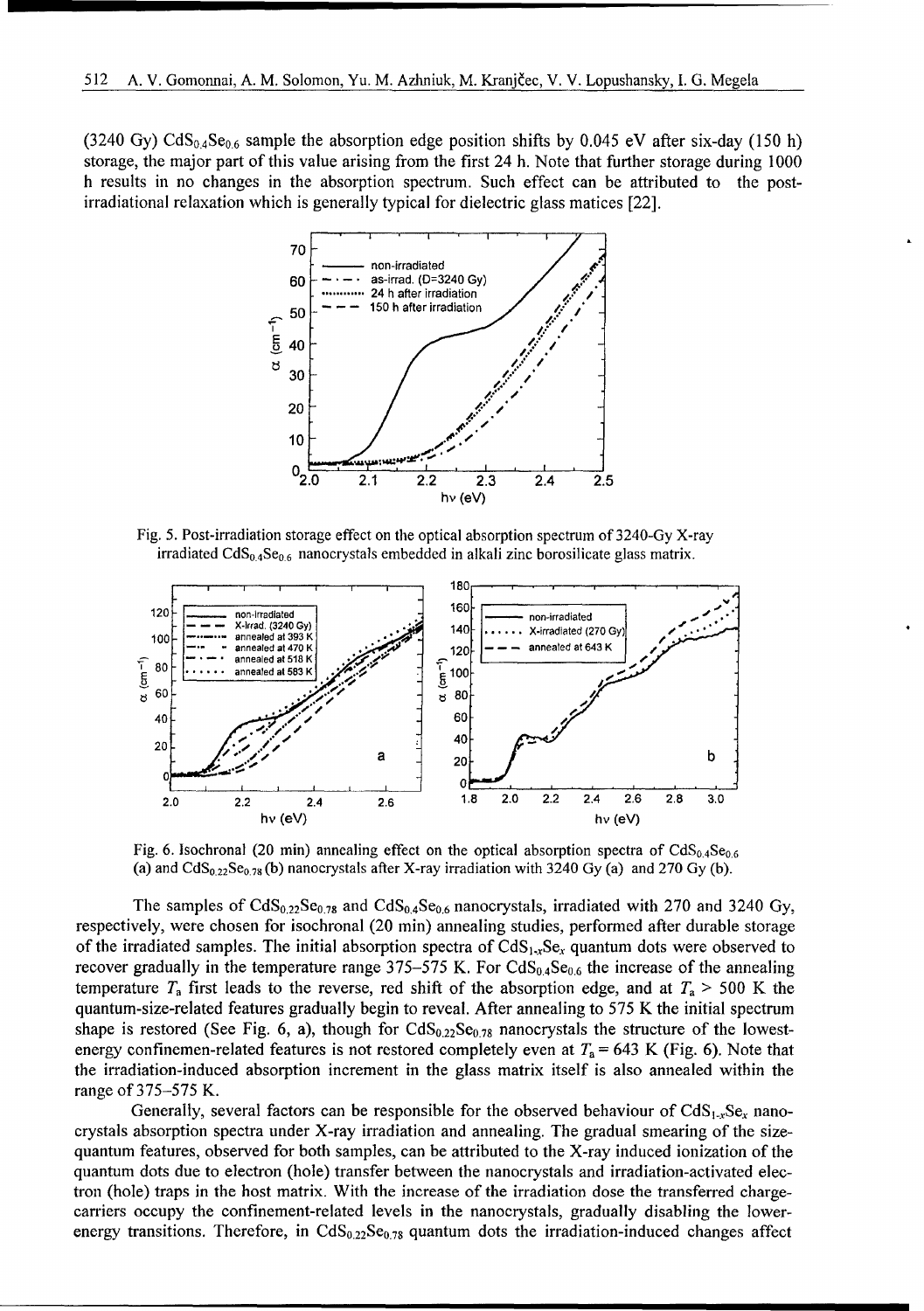only the lower-energy features. In the case of  $CdS_{0.4}Se_{0.6}$  nanocrystals the discussed effect results in the observed blue shift of the absorption edge.

Note that a similar effect (the blue shift of the absorption edge) was observed in CdS nanocrystals under X-ray irradiation [9] and CdSe quantum dots under intense light irradiation [23], though the transformation of the quantum-size-related maxima is not reported in any of the quoted references. In both cases the blue shift is explained by photoionization of the quantum dots, the photoelectrons leaving the microcrystals and being captured by the traps in the glass [9, 23]. However, one should note that, as follows from the results of photoluminescence and ESR studies of X-ray irradiated CdS quantum dots in borosilicate glass, the X-ray induced defects in the quantum dots differ from the photoinduced defects **[10].**

However, there are at least two more possible explanations for the absorption edge blue shift in the irradiated  $CdS_{1-x}Se_x$  nanocrystals. At normal conditions,  $CdS_{1-x}Se_x$  quantum dots in borosilicate glass matrix already sustain hydrostatic pressure from the matrix which is caused by the difference in the values of thermal expansion coefficients for the matrix and  $CdS<sub>1-x</sub>Se<sub>x</sub>$  [5, 6]. X-ray irradiation can result in the additional hydrostatic pressure upon the nanocrystals due to the known phenomenon of radiation swelling of the glass matrix [24]. However, since the pressure-induced energy gap shift  $dE_g/dp$  values for  $CdS_{0.22}Se_{0.78}$  and  $CdS_{0.4}Se_{0.6}$  nanocrystals embedded in the borosilicate glass are rather close, as follows from our measurements [25], and no blue shift is observed in X-ray irradiated  $CdS<sub>0.22</sub>Se<sub>0.78</sub>$  samples, one may conclude that the role of additional hydrostatic pressure in this case is negligible.

It should be also noted that, since the host borosilicate matrix in our case contains a considerable (13 mass %) amount of ZnO, the blue shift of the absorption edge can also be related to the incorporation of zinc into the quantum dots where it can substitute Cd, forming quaternary  $Cd_{1,y}Z_{1,y}S_{1,y}S_{2}$  mixed nanocrystals. Such possibilities are reported to occur at thermal annealing of  $CdS<sub>1-r</sub>Se<sub>r</sub>$  quantum dots in Zn-containing silicate glass matrix [3, 26, 27]. However, the completely reversible character of the absorption spectrum variation observed at the post-irradiation annealing excludes the possibility of X-ray induced Zn diffusion from the glass to  $CdS<sub>1-x</sub>Se<sub>x</sub>$  quantum dots. Note that the isochronal annealing temperature in our case (below 600 K) is much lower than the temperatures at which zinc diffusion into the nanocrystals is reported  $(T_a > 850 \text{ K } [26, 27])$ .

#### 4. Conclusions

XL spectra of  $CdS_{1-x}Se_x$  nanocrystals embedded in a borosilicate matrix were measured, the XL band parameters being analyzed with the account of the luminescence of the host matrix itself.

X-ray irradiation is shown to result in the smearing of the quantum-size-related maxima in the absorption spectra of  $CdS_{1-x}Se_x$  quantum dots and subsequent absorption edge blue shift. The initial spectrum of the samples is completely restored at annealing in the temperature range 375-575 K. The observed transformation of the quantum-size-related features in the optical absorption spectra of  $CdS<sub>1,r</sub>Se<sub>r</sub> quantum dots under X-ray irradiation can be attributed to the ionization of the nanocrystals$ with charge-carrier transfer between the quantum dots and the electron (hole) traps in the host matrix.

#### Acknowledgment

The authors are much obliged to I.I.Turok for the preparation of the samples.

#### References

- [1] A.I. Ekimov, **A.** A. Onushchenko, JETP Lett.. 40, 1136 (1984).
- [2] A. I. Ekimov, I. A. Kudryavtsev, M. G. Ivanov, Al.L.Efros, Fiz. Tverd. Tela (russ.), 31, No 8, 192 (1989).
- [3] H. Yikselici, P. D. Persans, T. M. Hayes, Phys. Rev., B52, 11763 (1995).
- [4] S. V.Gaponenko, Fiz. Tekhn. Polupr. (russ.), 30, 577 (1996).
- [5] N. R. Kulish, V. P. Kunets, M. P. Lisitsa, Fizika Tverdogo Tela (russ.), 39, 1865 (1997).